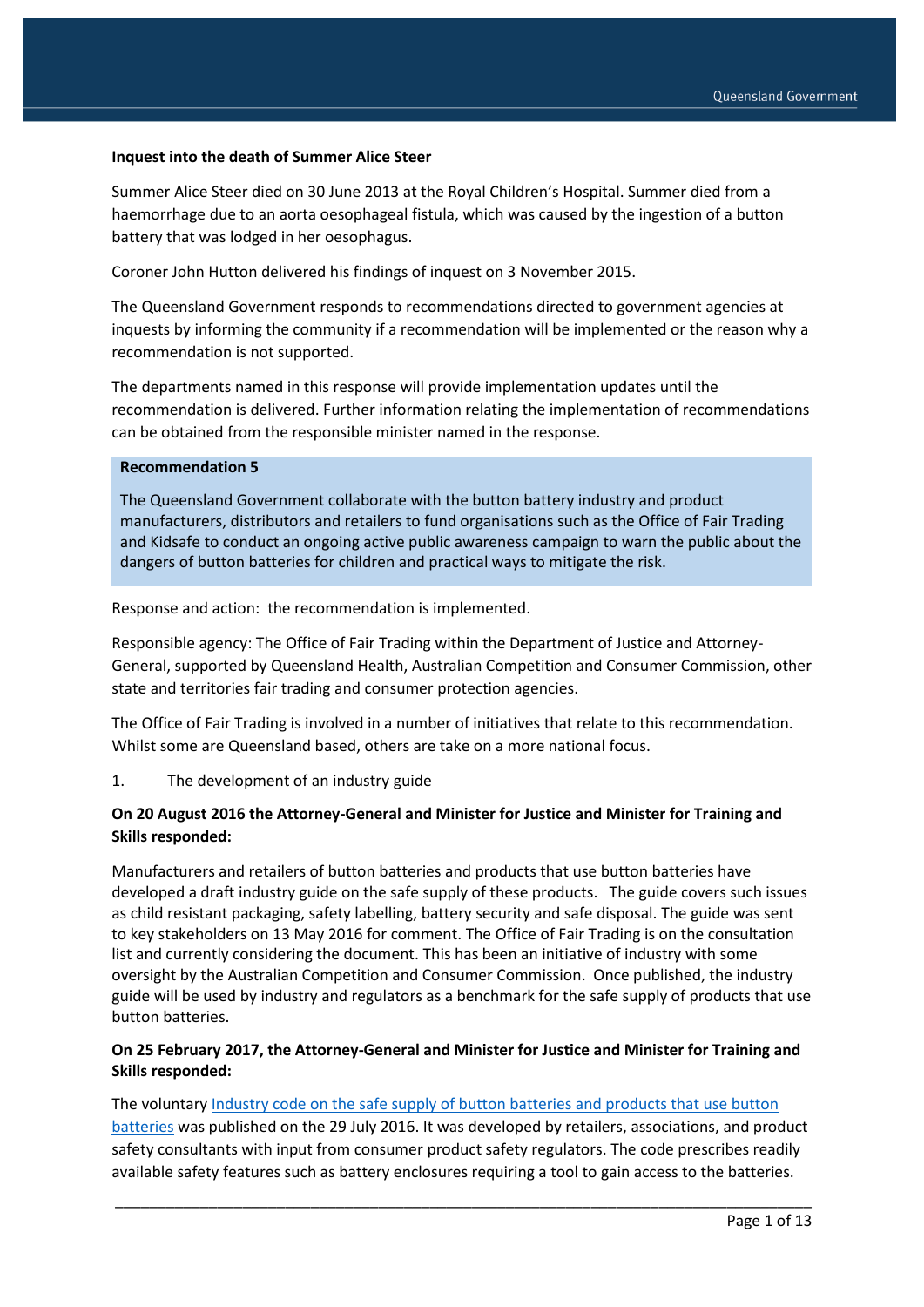The Office of Fair Trading is distributing the code to identified suppliers and throughout its stakeholder network. The industry code is being utilised by industry and regulators as a benchmark for the safe supply of products that contain button batteries.

# 2. Kidsafe Queensland education campaign

# **On 20 August 2016 the Attorney-General and Minister for Justice and Minister for Training and Skills responded:**

In early 2016, Kidsafe Queensland received a grant from Queensland Health to conduct an education campaign during 2016 to raise parents' and caregivers' awareness of the dangers of button batteries.The campaign has a number of elements that cover educating parents and caregivers, working with product safety regulating agencies and promoting safe marketing practices to industry.

The Office of Fair Trading has worked closely with Kidsafe Queensland in developing a safety poster for use in child care centres, hospitals, doctors' surgeries and other venues where parents and caregivers of young children are likely to gather. The poster is currently being distributed to these locations and the Office of Fair Trading is assisting with this.

Importantly, the poster makes it clear that the first step for parents and caregivers, if they suspect a child has swallowed a button battery, is to contact the Poisons Information Centre urgently for advice. It is hoped to roll out this message nationally to promote a nationally consistent approach to consumer advice on suspected button battery ingestions. One key advantage of this approach is that the Poisons Information Centre can provide forward notice to hospitals advising that a child will be attending with a suspected button battery ingestion. This may assist with more timely diagnosis of button battery ingestions.

The Office of Fair Trading has also produced a consumer brochure to accompany the poster, which is currently being printed. These brochures will be used by Kidsafe Queensland and the Office of Fair Trading in outreach and stakeholder engagement activities throughout the State to promote button battery safety.

The brochure and poster will likely be adopted by other product safety regulators around the country.

# **On 25 February 2017, the Attorney-General and Minister for Justice and Minister for Training and Skills responded:**

In June 2016 the Office of Fair Trading attended the Pregnancy, Babies & Children's Expo, the expo provided unparalleled opportunities for the Office of Fair Trading to deliver important safety messages to parents and caregivers when they are thinking of purchasing children's products. The Office of Fair Trading distributed 2000 button battery safety brochures to expectant parents, parents and caregivers and also conducted consumer education workshops on product safety issues that affect parents of children aged nine and under throughout the three day event with a particular focus on button battery safety.

The Office of Fair Trading has proactively conducted a number of outreach and stakeholder engagement activities throughout the state which has facilitated the distribution of the button battery safety poster and the associated consumer brochure to high risk groups such as primary schools (including kindergartens and preschools) and childcare centres. To date, 3036 brochures and 272 posters have been distributed, and schools and child care centres have been encouraged to order further copies if required.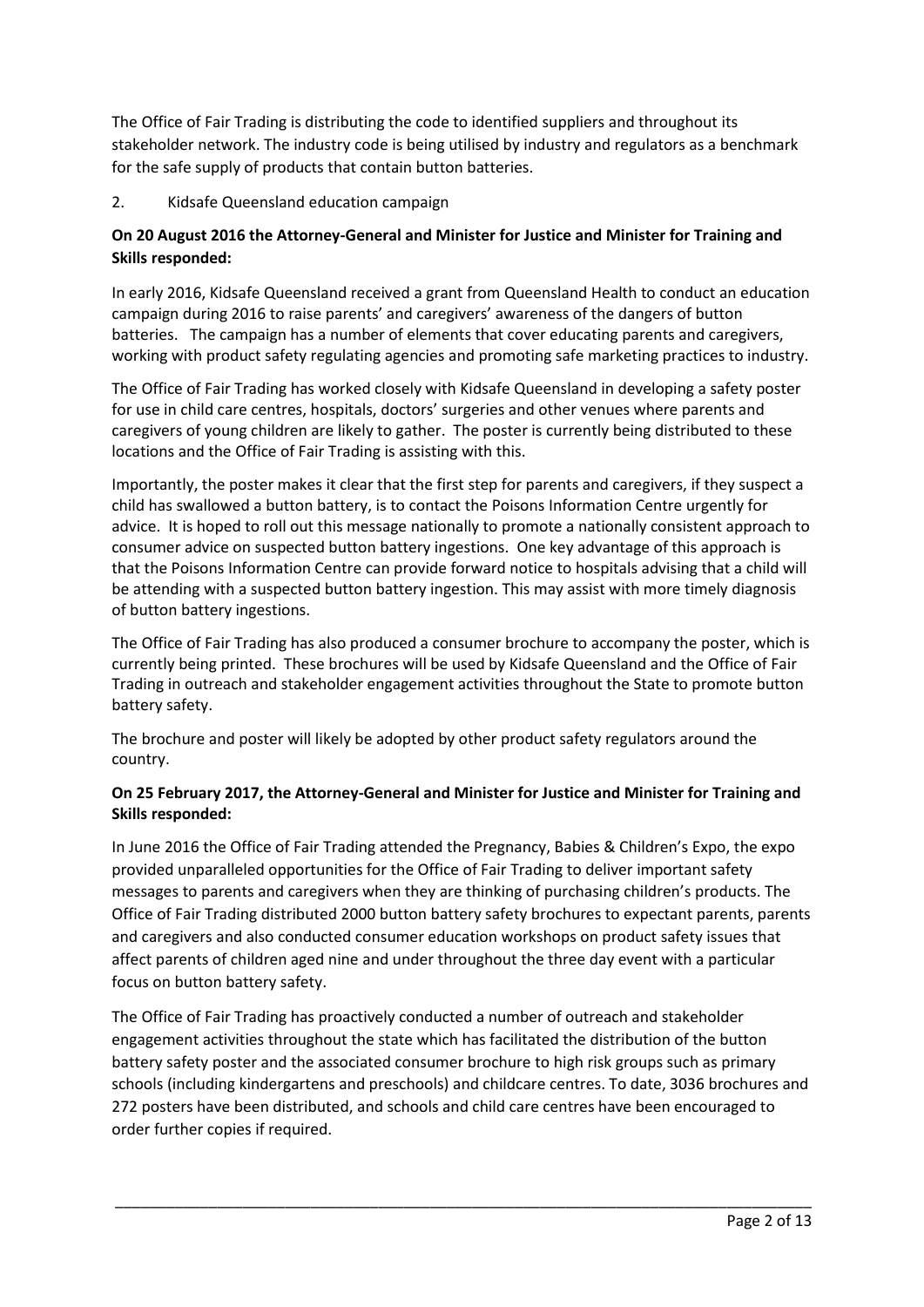The Office of Fair Trading has distributed a total of 750 button battery safety posters to the eight regional offices throughout the state for use in regional outreach and stakeholder engagement activities. Regional offices in Townsville, Mackay, Sunshine Coast, Gold Coast and Toowoomba have to date distributed 271 button battery safety brochures.

As part of Kidsafe Queensland's education campaign to raise parents' and caregivers' awareness of the dangers of button batteries the organisation has disseminated the following button battery safety collateral:

- 2,500 brochures distributed at the 2016 Pregnancy, Babies & Children Expo
- 100 posters & 5,000 brochures to the Lady Cilento Hospital
- 750 posters to Goodstart Early Learning Centres that have been distributed to 700 centres throughout Queensland
- 100 posters distributed to patient safety and quality improvement services (Queensland Health)
- 2,500 brochures and 100 posters were delivered to each of the primary health networks in Bundaberg, Maryborough, Gympie and Maroochydore
- 5,000 brochures and 750 posters delivered to each of the primary health networks in Ipswich, Toowoomba and Inala
- a PDF file version of both the brochure and poster have been shared with various health departments, the Poisons Information Centre and the Australian Competition and Consumer Commission.
- 3. The Office of Fair Trading's compliance strategy

# **On 20 August 2016 the Attorney-General and Minister for Justice and Minister for Training and Skills responded:**

As part of the Office of Fair Trading's proactive product safety marketplace inspection plan, Office of Fair Trading inspectors have been checking retail outlets to identify and remove from sale products that do not have secure and tamperproof button battery compartments. Whilst this has had some success, in that several thousand products have been removed from sale, it has been recognised that this should be an ongoing and national activity and it will therefore be continued during 2016 - 17. A number of importers of products that use button batteries have agreed to change the design of their products to ensure the button battery compartments cannot be removed without the use of a tool.

# **On 25 February 2017, the Attorney-General and Minister for Justice and Minister for Training and Skills responded:**

As part of the Office of Fair Trading's proactive industry compliance management and education program for 2016 – 2017, inspectors continued to proactively check suppliers to identify and remove from sale consumer products that do not comply with the industry code and also ensuring important safety information for safe use is incorporated on retail packaging, in point of sale material, and in user instructions.

As a result a number of importers and suppliers of products that contain button batteries have agreed to change the design of their products to ensure the button battery compartments cannot be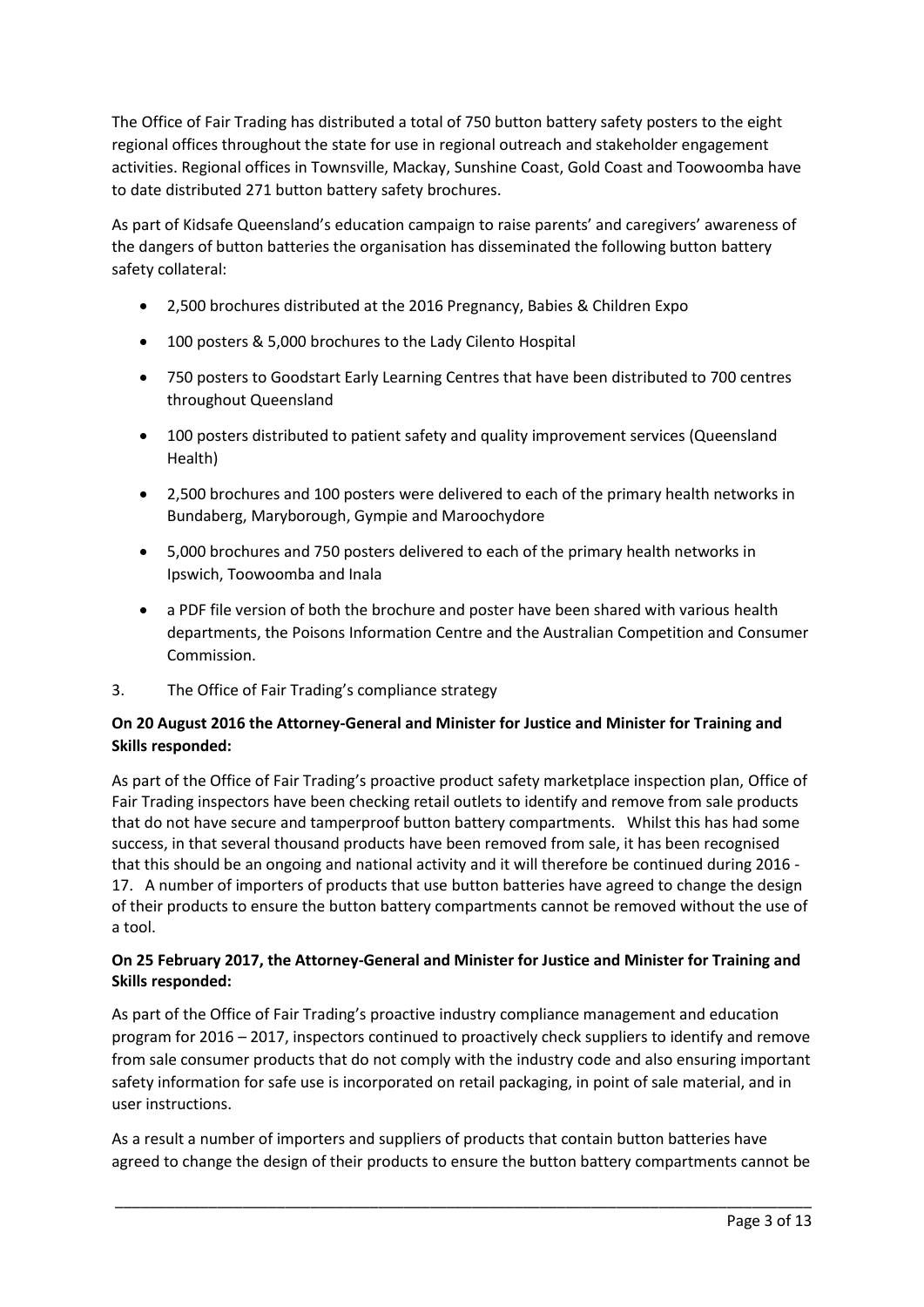removed without the use of a tool and have also conducted voluntary product recalls to efficiently remove from the marketplace the potentially unsafe products.

Button batteries and consumer products containing button batteries will continue to be actively surveyed as part of a number of ongoing surveillance operations to be conducted by Office of Fair Trading throughout 2016 – 2017, including:

- importers
- safety inspections at the Ekka
- Operation Safe Christmas (annual pre-Christmas toy safety inspection to find and remove unsafe toys from shelves)
- $\bullet$  online sales
- market traders.
- 4. National strategy

# **On 20 August 2016 the Attorney-General and Minister for Justice and Minister for Training and Skills responded:**

On 20 May 2016, the ACCC released a draft of the National Strategy for Improving the Safety of Button Battery Consumer Products 2016-2018. This strategy recognises the need for a nationally consistent approach to improving the safety of products that use button batteries and to reducing the risk of further childhood injuries.

This national strategy, to be conducted over the next two years, will focus on developing evidence to inform regulatory and other approaches to improve button battery safety. It is supported by a series of voluntary industry actions, which will be implemented and monitored for their effectiveness which will include continued education and awareness raising about button battery hazards, as well as direct actions to encourage removal or other mitigation of the risk posed by unsafe button battery products already in retail supply.

The ACCC is leading the strategy with the support of state and territory governments and will be encouraging industry, health agencies and the community to contribute by sharing information, developing product-specific responses and developing an evidence base in a format that will inform and enable future action. The strategy has the following goals:

- increase public awareness of the health risks posed by exposure of children to button batteries
- identify and share best practice in design, supply, use, storage and disposal of button battery consumer products
- improve the identification and risk assessment of button battery products
- identify priority areas where button battery consumer products present a risk, identify the barriers to their safety, including barriers to effective recall, and assess the impacts of necessary improvement
- monitor and promote research into better design, use and disposal of button battery consumer products and treatment of incidents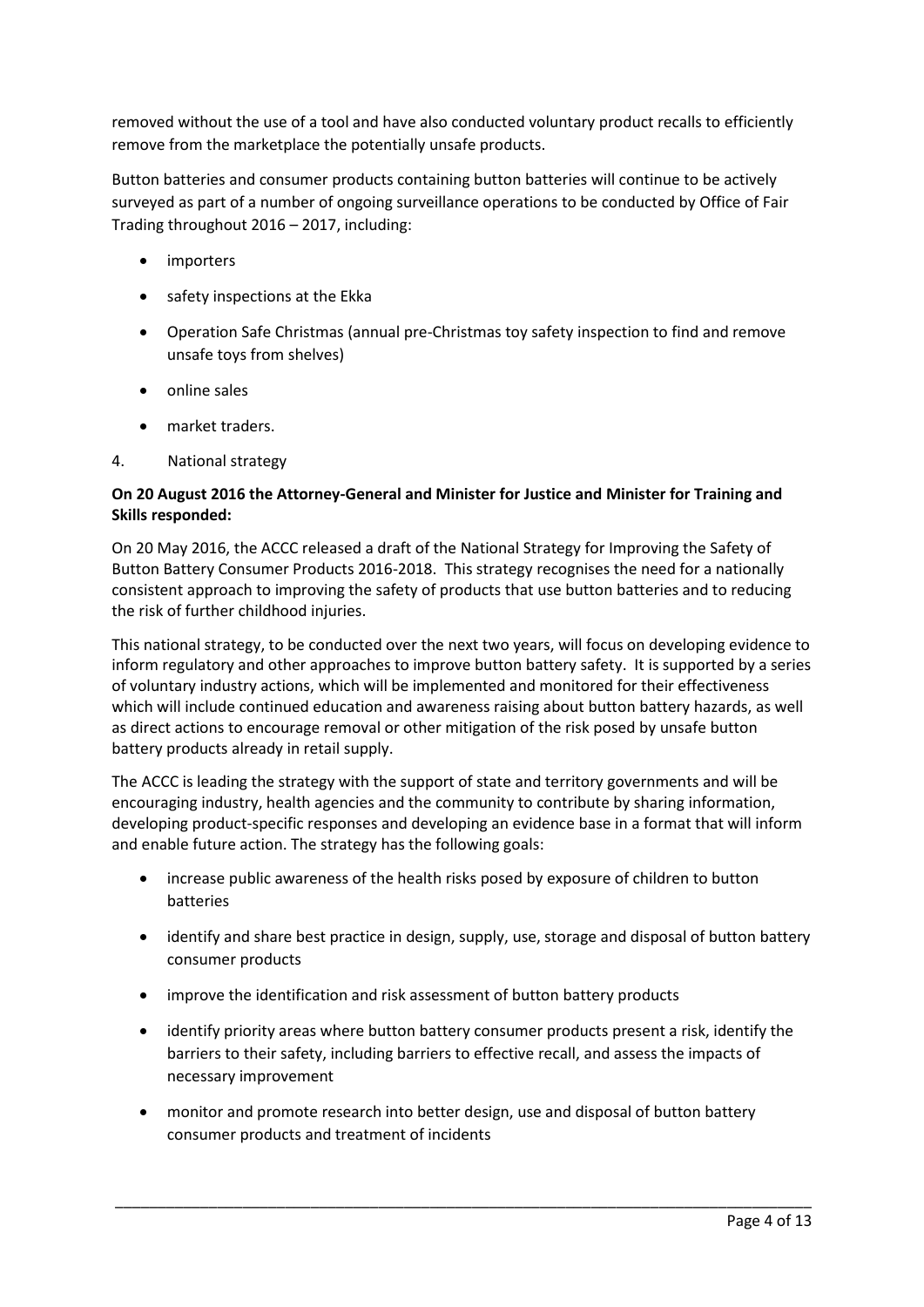adopt a leadership role in securing a consistent international approach to button battery consumer products.

A range of actions at the national level are currently being developed to meet these goals.

# **On 25 February 2017, the Attorney-General and Minister for Justice and Minister for Training and Skills responded:**

The National Strategy for Improving the Safety of Button Battery Consumer Products 2016-2018 progressed during 2016. The main goal of the working party, consisting of the Australian Competition and Consumer Commission and state and territory fair trading agencies, is to ensure a consistent approach is applied to promote awareness and deliver practical and long term solutions set out in the project initiation and implementation plan to reduce the risks posed by button batteries.

A range of initiatives have been developed and approved by the working group and are continuing to be implemented to meet the strategies goals including:

- the development of strategies to facilitate the delivery of the project initiation and implementation plan
- the development of agreed templates for consistent national surveillance activities and reporting
- nationally each jurisdiction has confirmed button battery surveillance would form part of ongoing planned surveillance activities
- the development and implementation of centralised reporting protocols for ease of collation and analysis of surveillance data
- the development of agreed urgent national response protocols
- the development of consistent national media and consumer safety education and awareness messaging.

In September 2016, the Australian Competition and Consumer Commission launched the national [strategy for improving the safety of button battery consumer products 2016-2018;](https://www.productsafety.gov.au/publication/national-strategy-for-improving-the-safety-of-button-battery-consumer-products) th[e Industry code](http://www.productsafety.gov.au/publication/industry-code-for-consumer-goods-that-contain-button-batteries)  [for consumer goods that contain button batteries;](http://www.productsafety.gov.au/publication/industry-code-for-consumer-goods-that-contain-button-batteries) and the new button battery DVD, *[Button battery](https://www.productsafety.gov.au/news/button-battery-national-strategy)  [safety in the home](https://www.productsafety.gov.au/news/button-battery-national-strategy)*. The video aims to give advice on sensible steps to prevent access to button batteries.

While this national action is progressing the Office of Fair Trading continues to remove unsafe products from stores and educate suppliers about how to reduce the risk of supplying unsafe products that contain button batteries.

#### **Recommendation 6a**

All state health departments co-ordinate with a view to developing a national reporting system for battery related exposures and injuries.

\_\_\_\_\_\_\_\_\_\_\_\_\_\_\_\_\_\_\_\_\_\_\_\_\_\_\_\_\_\_\_\_\_\_\_\_\_\_\_\_\_\_\_\_\_\_\_\_\_\_\_\_\_\_\_\_\_\_\_\_\_\_\_\_\_\_\_\_\_\_\_\_\_\_\_\_\_\_\_\_\_\_

Response and action: the recommendation is implemented.

Responsible agency: Queensland Health.

On 10 May 2016 the Minister for Health and Minister for Ambulance Services responded: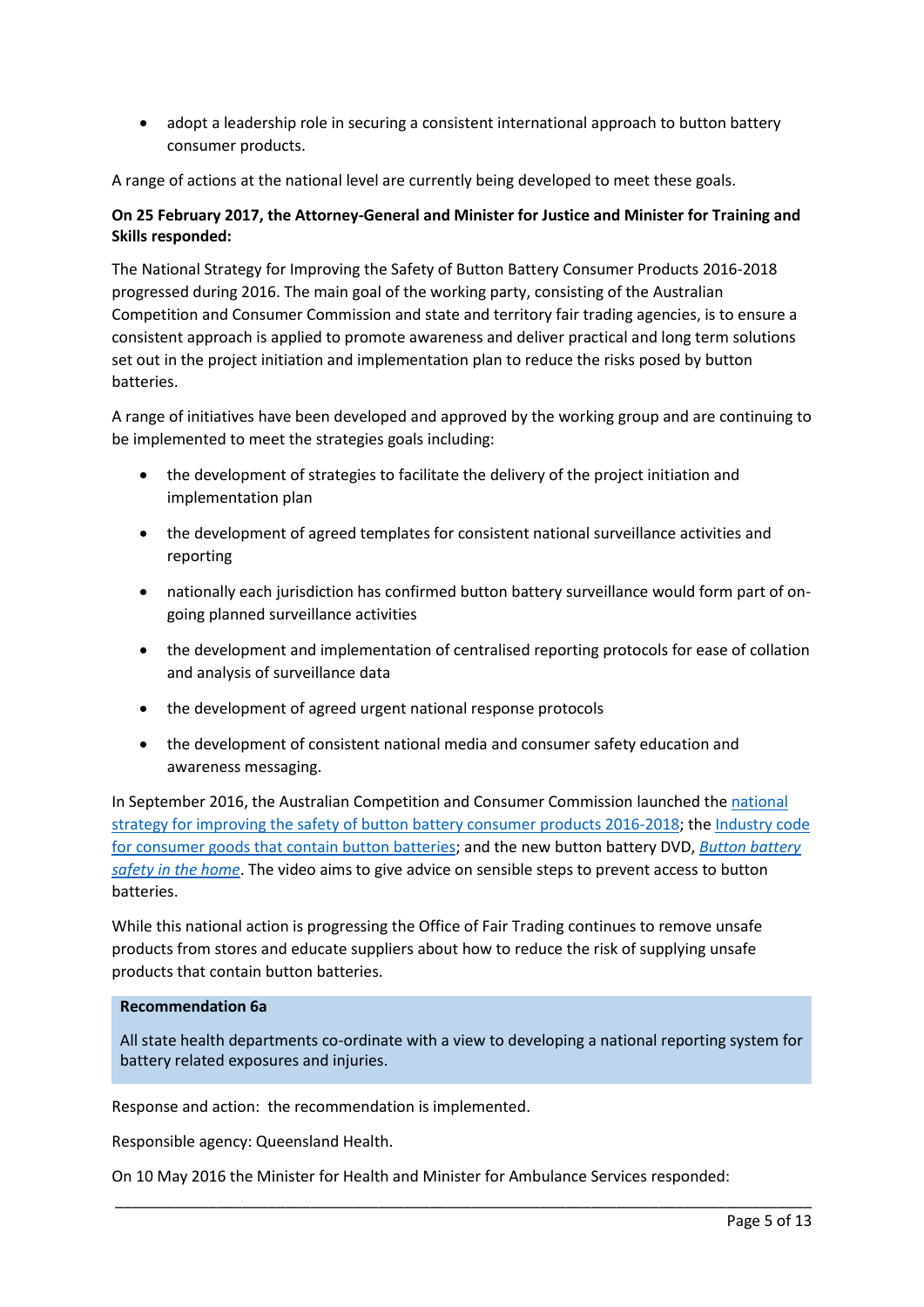Queensland Health is meeting with Children's Health Queensland, Poisons Information Centre, Queensland Injury Surveillance Unit, Patient Safety and Quality Improvement Service and Queensland Ambulance Service to identify and agree upon an approach to effectively implement the coroner's recommendations.

More information about the implementation of the recommendation will be provided in mid-2016.

# **On 12 September 2016 the Minister for Health and Minister for Ambulance Services responded:**

The Department of Health and the coroner informed all states and territories of the coroner's recommendations. The Patient Safety and Quality Improvement Service is liaising with nominated state and territory officers to coordinate a Queensland working group to inform the establishment of a national reporting system for disc/button battery related exposures and injuries.

The manager, Poisons Information Centre, Children's Health Queensland Hospital and Health Service met with interstate colleagues at the Toxicology and Poisons Conference in May 2016 to discuss strategies around developing a national reporting system for button battery related exposures.

## **On 25 January 2018 the Minister for Health and Minister for Ambulance Services responded:**

The working group, led by Queensland Health, consulted with representatives from all states and territories resulting in a proposal being submitted to the Australian Paediatric Surveillance Unit (APSU) to develop an online data collection form to enable the collation and analysis of data from serious injuries related to button battery ingestion.

Queensland Health approved funding for a five-year national study to develop the data collection process and conduct the research. This study through the Australian Paediatric Surveillance Unit will survey specialist medical practitioners to readily identify severe battery related exposure and injuries. This information, together with data collected from the Poisons Information Centre, will inform regulatory change as little is known about the associated products, mechanism of access and the outcomes following exposure. This in turn will inform future national reporting requirements.

#### **Recommendation 6b**

All state health departments promote Poisons Information Centre services as a first point of information for families following a battery exposure.

Response and action: the recommendation is implemented.

Responsible agency: Queensland Health.

On 10 May 2016 the Minister for Health and Minister for Ambulance Services responded:

Queensland Health is meeting with Children's Health Queensland, Poisons Information Centre, Queensland Injury Surveillance Unit, Patient Safety and Quality Improvement Service and Queensland Ambulance Service to identify and agree upon an approach to effectively implement the coroner's recommendations.

More information about the implementation of the recommendation will be provided in mid-2016.

### **On 12 September 2016 the Minister for Health and Minister for Ambulance Services responded:**

The Department of Health and the coroner informed all state and territories of the coroner's recommendations. The Patient Safety & Quality Improvement Service is liaising with nominated state and territory officers to promote the Poisons Information Centre. The Clinical Excellence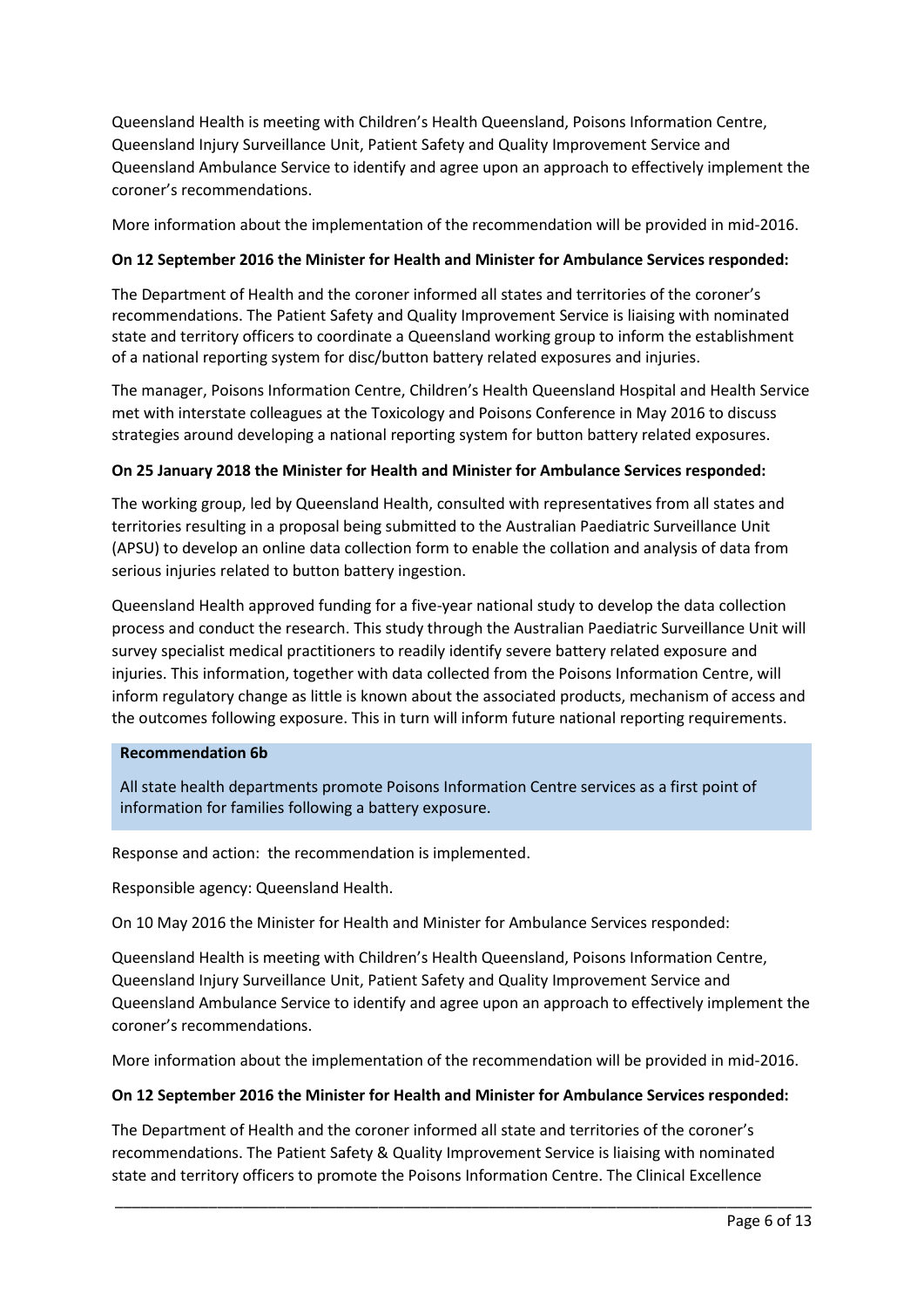Division provided funding to Kidsafe to develop an awareness campaign around button batteries. This campaign included multiple social media promotions and a poster that was distributed widely to facilities such as child care centres, schools, hospitals and GP practices. The poster directs parents, the public and any services to immediately call the 24 hour Poisons Information Service for advice if a child is suspected of swallowing or inserting a button battery

#### **Recommendation 6c**

All state health departments develop retrieval and management protocols for button battery related injuries for their particular jurisdiction. This protocol should be shared with the Poisons Information Centre network.

Response and action: the recommendation is implemented.

Responsible agency: Queensland Health.

On 10 May 2016 the Minister for Health and Minister for Ambulance Services responded:

Queensland Health is meeting with Children's Health Queensland, Poisons Information Centre, Queensland Injury Surveillance Unit, Patient Safety and Quality Improvement Service and Queensland Ambulance Service to identify and agree upon an approach to effectively implement the coroner's recommendations.

More information about the implementation of the recommendation will be provided in mid-2016.

## **On 12 September 2016 the Minister for Health and Minister for Ambulance Services responded:**

The Patient Safety and Quality Improvement Service (PSQIS) is coordinating a working group to develop a retrieval algorithm\* (protocol) for suspected or actual battery ingestion.

The algorithm for management of button battery injury has been developed by the Children's Health Queensland Hospital and Health Service (CHQ HHS) and will be hosted on the PSQIS website and distributed statewide, including the Poisons Information Centre network.

An x-ray protocol was drafted by CHQ HHS and is awaiting final approval. Retrieval Services Queensland are being consulted in regard to developing an algorithm for retrieving a child from anywhere in the state to a facility that can manage the child appropriately.

The working group will develop and share all resources with other state and territories and the Poisons Information Centre.

\*Algorithm: a simple step-by-step diagram that provides a set of instructions/protocols to assist clinicians to make an appropriate decision.

#### **On 25 January 2018 the Minister for Health and Minister for Ambulance Services responded:**

Children's Health Queensland Hospital and Health Service published a work instruction for the triage of patients after ingestion or insertion of disc batteries and a guideline titled *Foreign bodies: Ear, nose, inhaled and ingested emergency management in children*, (that includes an algorithm), on their website for access by all Queensland Health facilities.

The working group developed a draft button battery management protocol for the retrieval of children and have asked for feedback from paediatric specialists within Queensland Health including Retrieval Services Queensland.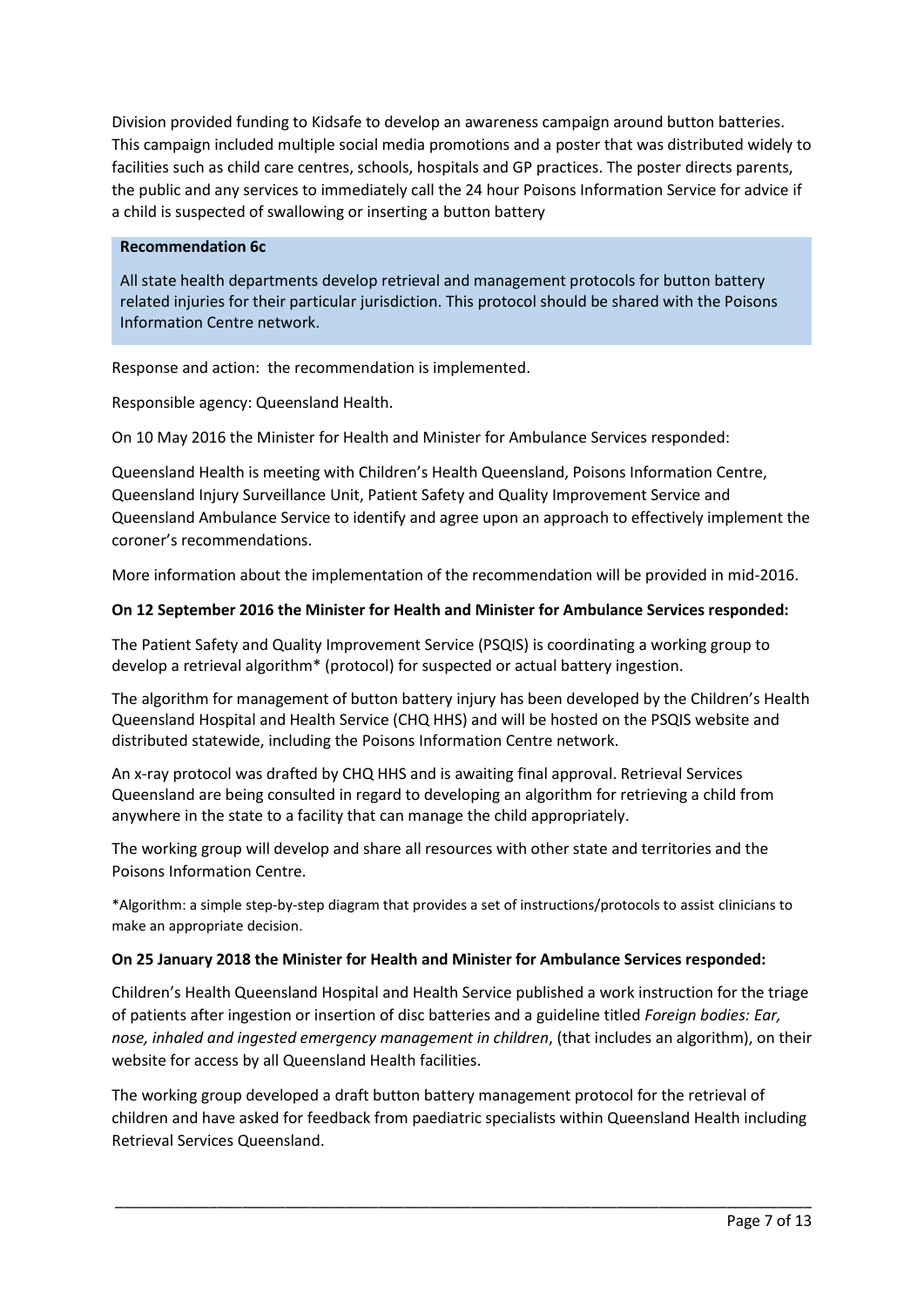## **On 9 April 2018 the Minister for Health and Minister for Ambulance Services responded:**

Further amendment of the retrieval protocol has been required and this was circulated through the broader Queensland Health networks and paediatric specialists for feedback prior to finalisation.

Following endorsement of the button battery management protocol, it will be available on the Children's Health Queensland Hospital and Health Service website and made available to all Queensland Health facilities, the Poisons Information Centre and other states and territories.

### **On 1 November 2018 the Minister for Health and Minister for Ambulance Services responded:**

The retrieval and management protocol and flowchart was endorsed by a wide audience of paediatric specialists and is available on the Children's Health Queensland website to share with clinicians and the Poisons Information Centre.

#### **Recommendation 6d**

All state health departments re-design their 24 hour fluid balance charts and introduce protocols to ensure that it is clear where vomit and blood should be recorded, and to standardise the way in which loss of blood is described (in relation to volume, consistency and colour). The form should include the patient's weight and a formula for calculating circulating volume. This form re-design is a broader health issue, not just related to button battery ingestion.

Response and action: the recommendation is implemented.

Responsible agency: Queensland Health.

On 10 May 2016 the Minister for Health and Minister for Ambulance Services responded:

Queensland Health is meeting with Children's Health Queensland, Poisons Information Centre, Queensland Injury Surveillance Unit, Patient Safety and Quality Improvement Service and Queensland Ambulance Service to identify and agree upon an approach to effectively implement the coroner's recommendations.

More information about the implementation of the recommendation will be provided in mid-2016.

# **On 12 September 2016 the Minister for Health and Minister for Ambulance Services responded:**

The Department of Health and the coroner informed all states and territories of the coroner's recommendations. The Patient Safety & Quality Improvement Service is liaising with nominated state and territory officers and Children's Health Queensland Hospital and Health Service to advance the recommendation.

A review of Queensland paediatric fluid balance charts is currently being conducted.

#### **On 25 January 2018 the Minister for Health and Minister for Ambulance Services responded:**

The Queensland draft paediatric fluid balance chart and associated protocol were developed and trialled.

#### **The Minister for Health and Minister for Ambulance Services updated:**

Following the trial period, the re-designed paediatric 24 hour fluid balance chart was endorsed. The chart was published on the Children's Health Queensland website and is accessible to all Queensland Health facilities.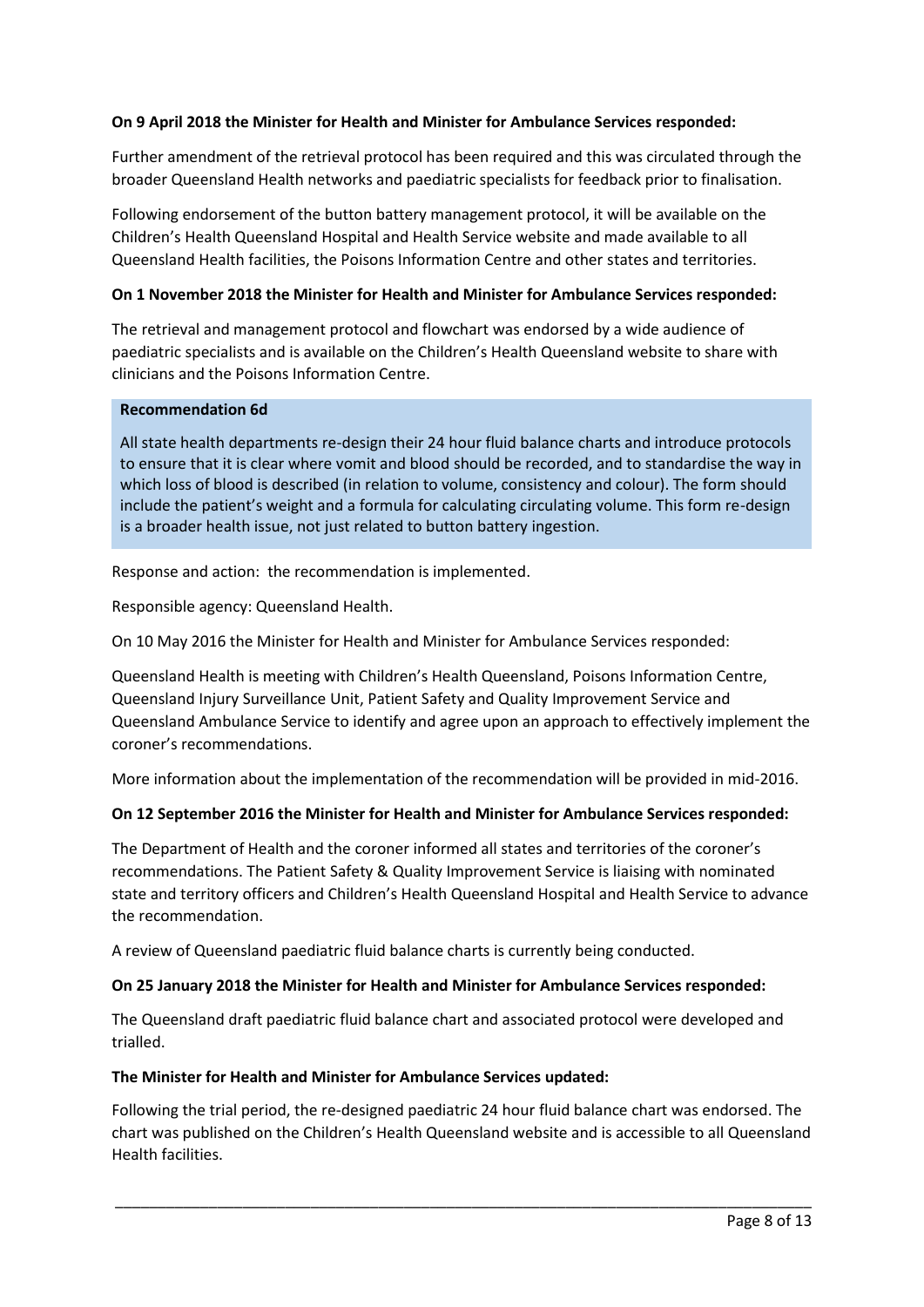A statewide advisory group is being established to review the design of adult fluid balance charts currently in use in Queensland Health hospitals.

# **On 9 April 2018 the Minister for Health and Minister for Ambulance Services responded:**

The paper-based version of the paediatric fluid balance chart was shared with all state health departments.

Queensland Health consulted across the state via the paediatric specialty subgroup of the electronic medical record (ieMR) programme and developed changes to the ieMR for both paediatric and adult fluid balance digital records to incorporate the recommendations. The digital fluid balance charts (adult and paediatric) will be standardised across the state with the roll out of the ieMR.

Hospital and health services will be notified of the availability of the paper-based version of the paediatric fluid balance chart and will requested to amend their paper-based versions of the adult fluid balance chart to meet the recommendations of the coroner.

## **On 1 November 2018 the Minister for Health and Minister for Ambulance Services responded:**

The digital fluid balance charts (adult and children) was built into the integrated ieMR and are now in use and compliant with the recommendation. The paper-based version of the children's fluid balance chart is in use at multiple sites and all facilities have been notified to review their paperbased adult chart to comply with the recommendation. The fluid balance charts have provision for entering urine, stool, vomit and other fluid loss (such as blood or wound matter), along with description codes for consistency, colour and odour.

#### **Recommendation 7a**

All paediatric hospital sites increase awareness of the identification of button battery ingestion amongst staff, patients and patients' families

Response and action: the recommendation is implemented.

Responsible agency: Queensland Health.

On 10 May 2016 the Minister for Health and Minister for Ambulance Services responded:

Queensland Health is meeting with Children's Health Queensland, Poisons Information Centre, Queensland Injury Surveillance Unit, Patient Safety and Quality Improvement Service and Queensland Ambulance Service to identify and agree on an approach to effectively implement the coroner's recommendations.

More information about the implementation of the recommendation will be provided in mid-2016.

#### **On 12 September 2016 the Minister for Health and Minister for Ambulance Services responded:**

The Department of Health met with Children's Health Queensland Hospital and Health Service, Poisons Information Centre, Queensland Injury Surveillance Unit, Patient Safety and Quality Improvement Service (PSQIS) and the Queensland Ambulance Service to identify and agreed on an approach to effectively implement the coroner's recommendations.

The Department and the coroner informed all states and territories of the coroner's recommendations and the PSQIS is liaising with nominated officers from other states and territories.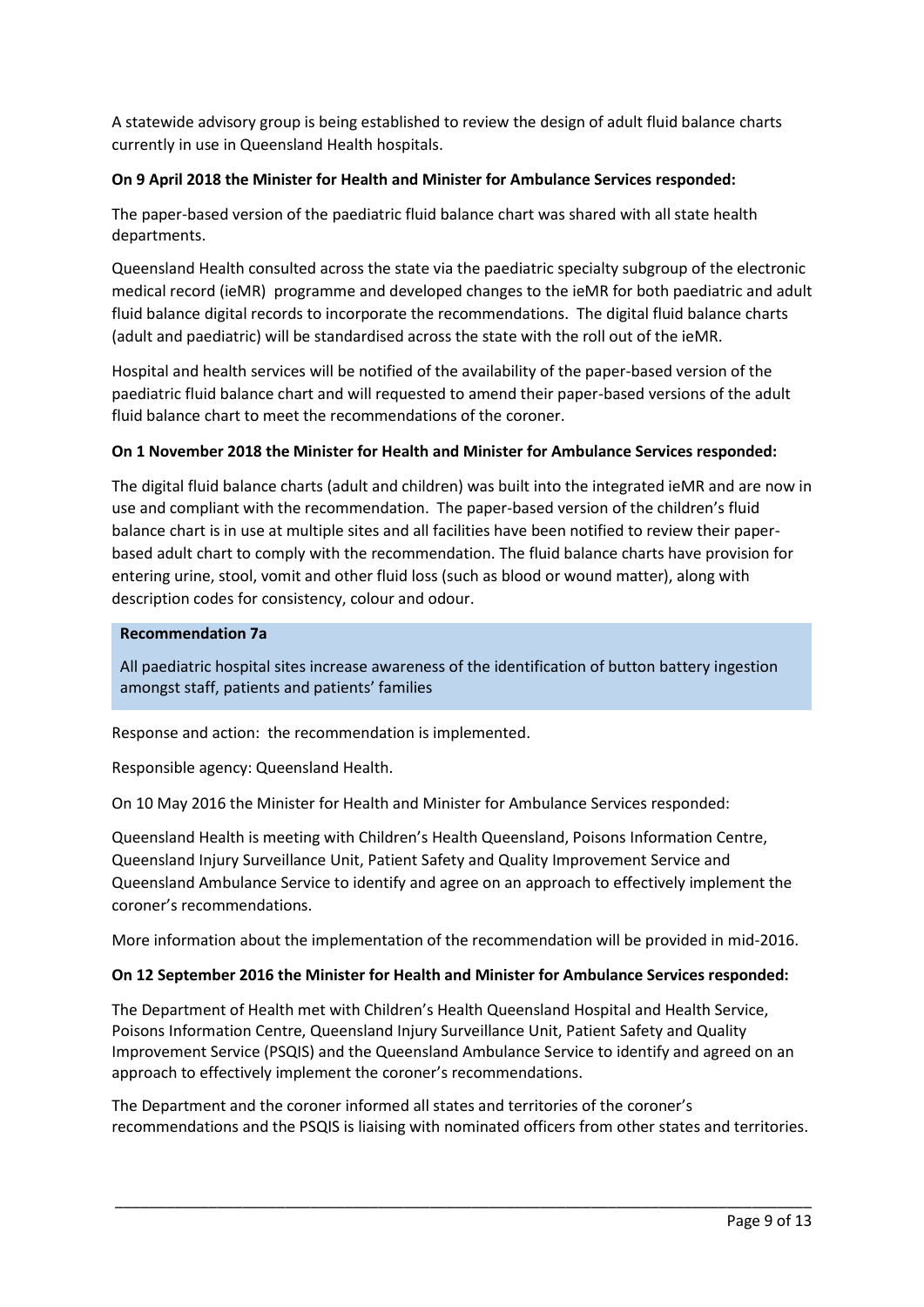Queensland Health commenced an awareness campaign in September 2013 to raise staff, patients and family awareness of the identification of disc/button battery ingestion/insertion in children. The PSQIS has published and distributed:

- patient safety communique and an Australian Competition & Consumer Commission poster in September 2013
- patient safety notice with a guide for staff in the use of x-ray to identify disc (button) batteries, February 2014
- poster for clinicians and another for consumers to raise disc/button battery awareness in December 2014
- the Department of Health provided funding to Kidsafe to develop an awareness campaign around button batteries. This campaign included multiple social media promotions and a poster that is being distributed widely to facilities such as child care centres, schools, hospitals and GP practices. The poster directs parents, the public and any services to immediately call the 24 hour Poisons Information Service for advice if a child is suspected of swallowing or inserting a button battery
- to further increase public awareness, several social media campaigns have and continue to be posted to the Queensland Health Facebook page.

#### **Recommendation 7b**

All paediatric hospital sites develop algorithms for foreign body related injury and upper gastrointestinal bleeding that highlight the potential involvement of disc batteries. Such algorithms should be accessible externally.

Response and action: the recommendation is implemented.

Responsible agency: Queensland Health.

On 10 May 2016 the Minister for Health and Minister for Ambulance Services responded:

Queensland Health is meeting with Children's Health Queensland, Poisons Information Centre, Queensland Injury Surveillance Unit, Patient Safety and Quality Improvement Service and Queensland Ambulance Service to identify and agree on an approach to effectively implement the coroner's recommendations.

More information about the implementation of the recommendation will be provided in mid-2016.

#### **On 12 September 2016 the Minister for Health and Minister for Ambulance Services responded:**

The Department of Health and the coroner informed all states and territories of the coroner's recommendations. The Patient Safety and Quality Improvement Service is liaising with nominated state and territory officers and informed of Queensland Health's plan to develop and share all resources (algorithms) with other state and territories once they are developed.

# **On 25 January 2018 the Minister for Health and Minister for Ambulance Services responded:**

The button battery flow chart (algorithm) for foreign body related injury and upper gastrointestinal bleeding that highlights the potential involvement of disc batteries was drafted and circulated within Queensland Health for comment.

#### **The Minister for Health and Minister for Ambulance Services updated:**

\_\_\_\_\_\_\_\_\_\_\_\_\_\_\_\_\_\_\_\_\_\_\_\_\_\_\_\_\_\_\_\_\_\_\_\_\_\_\_\_\_\_\_\_\_\_\_\_\_\_\_\_\_\_\_\_\_\_\_\_\_\_\_\_\_\_\_\_\_\_\_\_\_\_\_\_\_\_\_\_\_\_ The Children's Health Queensland Hospital and Health Service developed the guideline titled *Foreign*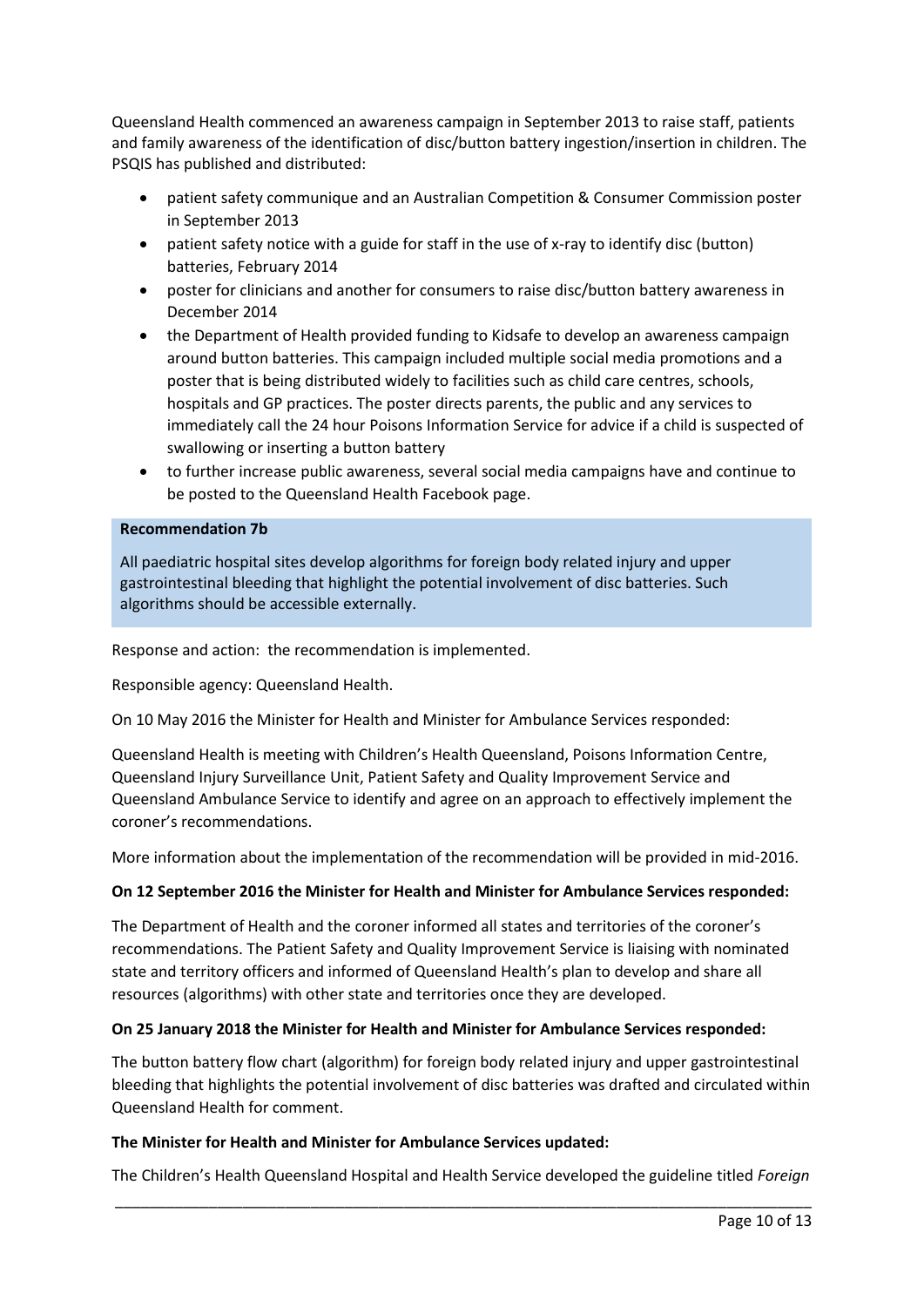*bodies: ear, nose, inhaled and ingested emergency management in children*. The guideline includes flow charts for foreign bodies, specifically for button/disc batteries that occur in the upper gastrointestinal tract and stomach (as discussed in the earlier implementation update, above).

The guideline was published on the Queensland Health electronic publishing system and is accessible to all Queensland Health hospitals.

#### **Recommendation 9**

The Australian Health Practitioner Regulation Agency raise awareness amongst clinicians, pharmacists, and radiographers in relation to emerging product safety issues such as button battery ingestion by emailing a brief description of the issue and providing a link to the Australian Competition and Consumer Commission reporting site and the Poisons Information Centre.

Response and action: the recommendation is implemented.

Responsible agency: Queensland Health.

On 10 May 2016 the Minister for Health and Minister for Ambulance Services responded:

The Department of Health wrote to the Australian Health Practitioner Regulation Agency (AHPRA) requesting the agency to action the coroner's recommendation.

More information about the implementation of the recommendation will be provided in mid-2016.

## **On 12 September 2016 the Minister for Health and Minister for Ambulance Services responded:**

AHPRA worked with national boards (see below) to increase awareness as requested by the coroner.

The work includes: publishing the findings and coroner's recommendations on the AHPRA website, and social media posts (AHPRA Facebook and Twitter) with a video link to the Australian Competition & Consumer Commission.

In addition, AHPRA provided an article to raise awareness about button batteries for inclusion in the following board newsletters: Medical; Aboriginal and Torres Strait Islander Health Practice Board; Nursing and Midwifery; Pharmacy; and Medical Radiation Practice.

#### **Recommendation 11a**

The Nambour General Hospital implement a protocol to ensure that where the Nambour General Hospital provides primary support to other hospitals (such as paediatric support to the Noosa Private Hospital), information is sought and advice provided in a structured and standardized manner (to minimise the risk of misdiagnosis and mismanagement).

Response and action: the recommendation is implemented.

Responsible agency: Queensland Health.

On 10 May 2016 the Minister for Health and Minister for Ambulance Services responded:

The Department of Health wrote to Nambour General Hospital requesting the hospital service to action the coroner's recommendation.

More information about the implementation of the recommendation will be provided in mid-2016.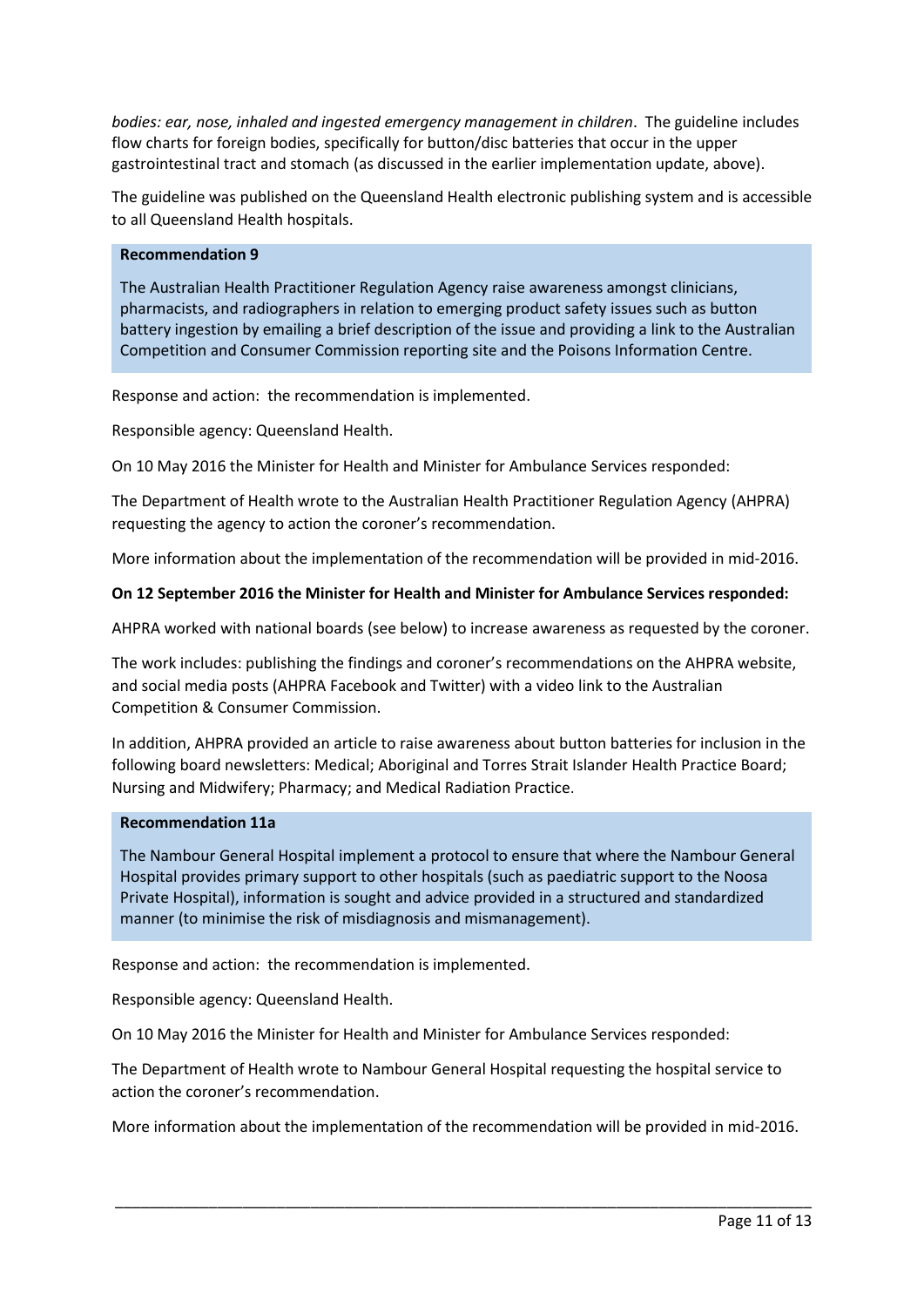# **On 12 September 2016 the Minister for Health and Minister for Ambulance Services responded:**

A principal house officer telephone record handover template is partially developed by the Department of Paediatrics to facilitate advice being provided and received in the structured Identify, Situation, Background, Assessment and Recommendation (ISBAR) format. It is now undergoing validation.

The telephone record handover template will be finalised in 2016 with documented criteria/indications for use. It will be trialled first within the Department of Paediatrics and is planned to be subsequently developed into an online document which will ultimately be able to be stored in a clinical record, if the patient has a record at the Sunshine Coast Hospital and Health Service.

The processes for utilisation of the telephone record handover template will be communicated to new and existing medical staff in an induction manual and through a local poster awareness campaign, highlighting practice change.

#### **On 25 January 2018 the Minister for Health and Minister for Ambulance Services responded:**

To assist clinicians communicate information in regards to patient care, the Sunshine Coast Hospital and Health Service—which includes Nambour General Hospital—has a clinical handover procedure that provides a structured and standardised way in which to facilitate care of patients through timely, relevant and structured transfer of information and accountability.

The paediatric clinical telephone advice record was specifically developed to use when telephone advice is provided by the Sunshine Coast Hospital and Health Service paediatric department.

#### **The Minister for Health and Minister for Ambulance Services updated:**

The revised paediatric clinical telephone advice record template was published on the Queensland Health Electronic Publishing Service (QHEPS) in May 2017. Education and awareness raising on how to use the revised form was delivered to the doctors within the Sunshine Coast Hospital and Health Service. This form will guide the manner in which advice is given by medical practitioners to other care providers outside of the hospital and health service.

#### **Recommendation 11b**

The Nambour General Hospital implement a protocol to ensure that where the Nambour General Hospital provides primary support to other hospitals (such as paediatric support to the Noosa Private Hospital), the advice is recorded by the medical practitioner providing the advice, regardless of whether the Nambour General Hospital holds a patient file for the patient being discussed.

Response and action: the recommendation is implemented.

Responsible agency: Queensland Health.

On 10 May 2016 the Minister for Health and Minister for Ambulance Services responded:

The Department of Health wrote to Nambour General Hospital requesting the hospital service to action the coroner's recommendation.

More information about the implementation of the recommendation will be provided in mid-2016.